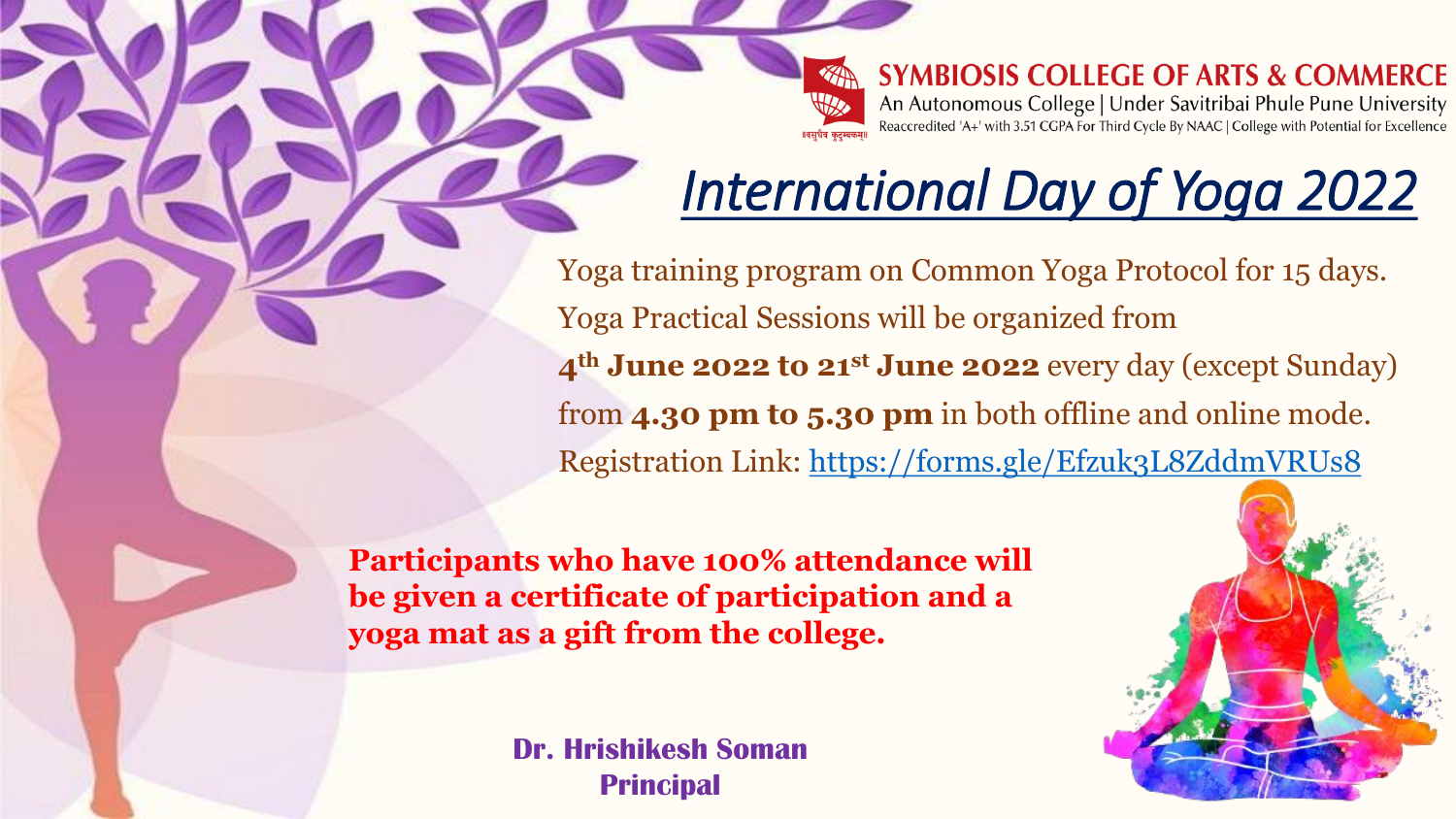

9<sup>th</sup> May 2022

## *International Day of Yoga 2022*

## **Notice**

### **For all Teaching, Non-Teaching, Administrative staff & Students**

As per the circular received from University Grants Commission regarding the celebration of International Day of Yoga, our college will be organizing a Yoga training program on Common Yoga Protocol for 15 days i.e. from  $4<sup>th</sup>$  June 2022 to 21st June 2022. Everyone is requested to register themselves for the same through this link<https://forms.gle/Efzuk3L8ZddmVRUs8>

Yoga Practical Sessions will be organized from **4 th June 2022 to 21st June 2022** every day (except Sunday) from **4.30 pm to 5.30 pm** in both offline and online mode. Offline training will be conducted in AV Hall of SCAC (3<sup>rd</sup> Floor) and online training through Microsoft Teams.

**Dr. Hrishikesh Soman Principal**